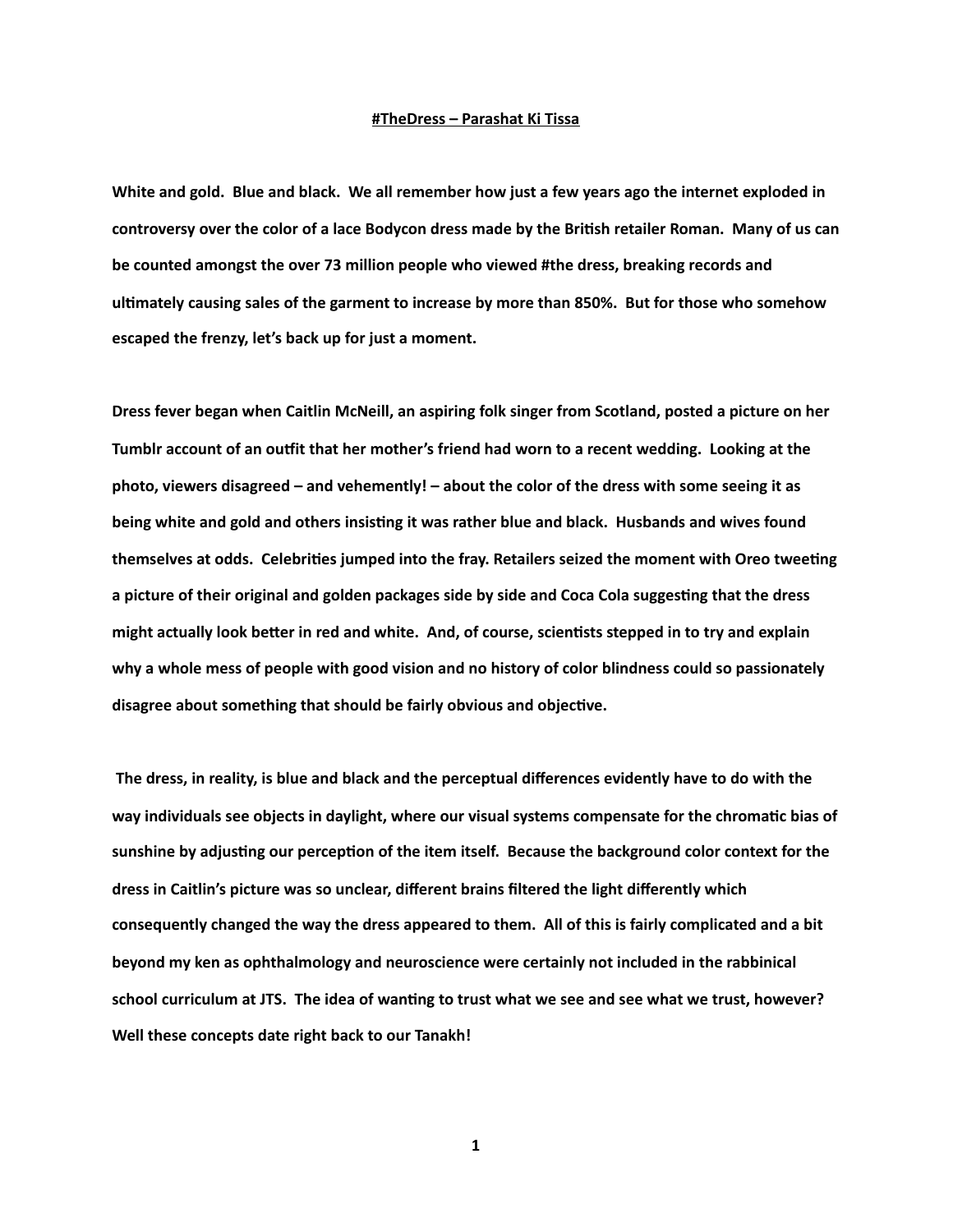This week's Torah portion, Parashat Ki Tissa, may not have amassed enough acclaim to almost break **the internet but it, too, deals with a mob of unruly people and what happens when their eyes lead them astray. With Moses up on Mount Sinai to receive the tablets of the Ten Commandments, the Israelites are left alone without any tangible representation of the Divine. Confusing the temporary,** physical departure of their leader for a more permanent, existential abandonment by God and God's **prophet, the Israelites prevail upon Aaron to make them a statue for, in their own words, "that man, Moses, who brought us from Egypt – we do not know what has happened to him" (Exodus 32:1).**  Putting too much stock into that which the eyes can (or cannot) see, the Israelites are tricked by the **illusion of God's absence and fall into chaos.** 

While the sin of the golden calf is often thought of as being idol worship – that is, creating a molten **cow to serve in place of the One True God – many commentators instead understand the Israelites as seeking to create not an idol but rather a "pedestal" – an object that would physically represent the Divine and remind the people of God's presence rather than one to be worshiped in God's stead. Indeed, upon seeing the calf emerge from its mold the people exclaim, "This is your God, O Israel, who brought you out of the land of Egypt" (Exodus 32:4). It is unlikely that the Israelites truly believe this cow to be a new deity responsible for the deliverance they witnessed at the hands of HaShem so very recently. Rather, the golden calf seems to represent for the people the presence of God which they so**  desperately miss at this particular moment in time.

**And the Israelites are not alone – neither in wishing to see tangible evidence of God's presence nor in**  understanding that the concrete can often serve as a stand-in for something more ethereal. Later in our parasha Moses himself finds it difficult to be in relationship with a God he cannot perceive, asking **to see the Divine face as he pleads "Hareni na et c'vodecha – Please let me behold Your**  presence!" (Exodus 33:18). In response, God places Moses in the cleft of a rock, the Divine hand **covering our leader's eyes so that only God's back but not the Divine countenance can be seen. While many sages interpret this episode as being about intellectual understanding – Moses wishing to know and comprehend the ways of the Divine – it seems equally possible that Moses simply needed solid,**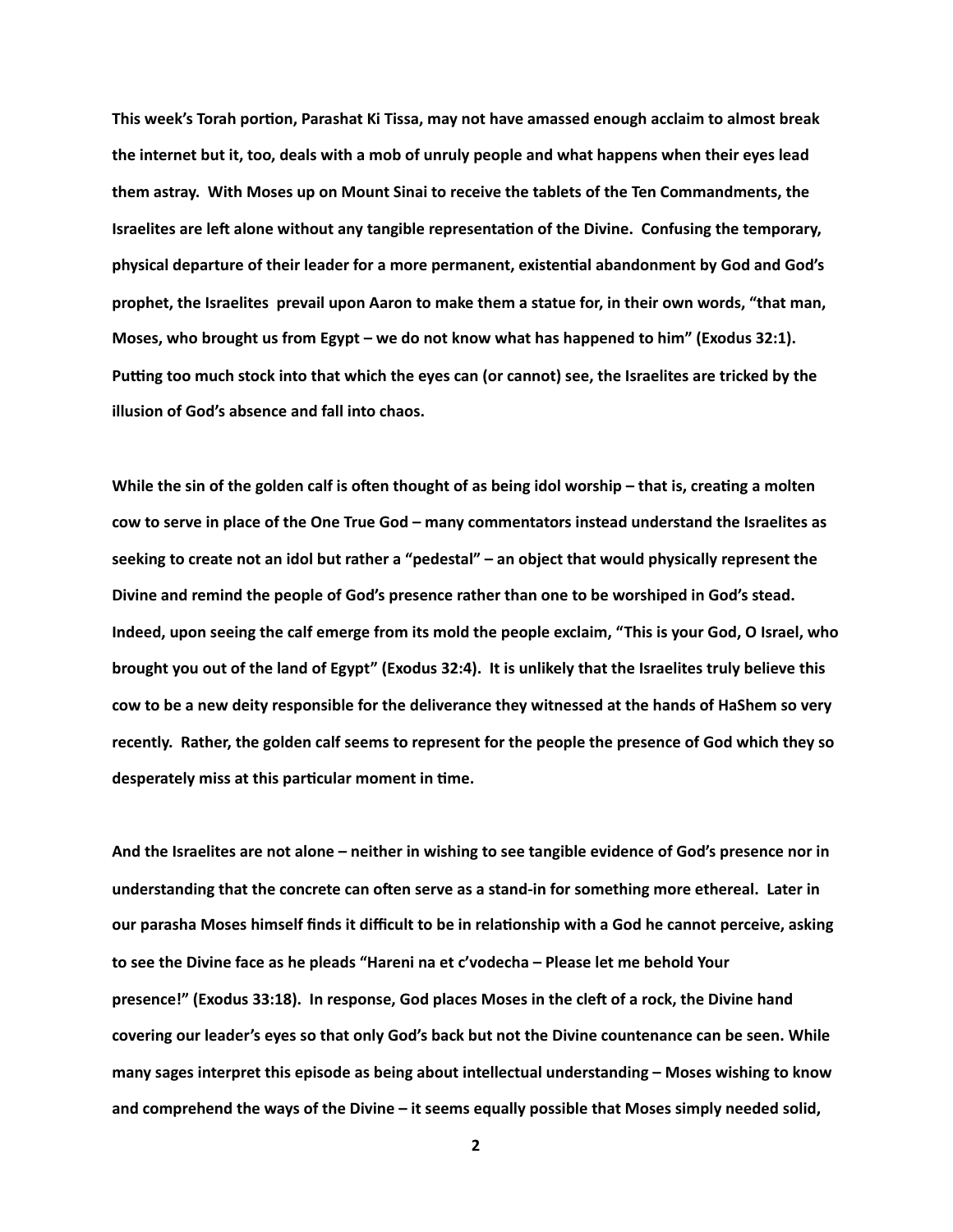physical confirmation of God, wishing to see something material and distinct. We like to trust what **we see and see what we trust. In this regard, Moses is no different from Caitlin McNeill.** 

**Early Biblical religion is replete with examples of pedestals – physical objects that stand in for God's presence and remind us that God is near. During the Israelite's period of desert wandering, a pillar of**  cloud by day and fire by night led our ancestors from slavery to freedom. During Temple times, the sacrificial system gave the people a concrete way of expressing commitment and devotion by offering **animals rather than mere words. Perhaps the best example of an ancient pedestal is the Mishkan – the elaborately decorated portable sanctuary that God commanded that we build, its resplendent**  colors and fabrics evoking the riches of royalty. With its two cherubim on top of the ark, representing **the seat of God's agency, the Mishkan perhaps was not so very different from the golden calf except for one crucial feature – the fact that God Godself had ordained it. When a pedestal comes from God, it is a tool for achieving spiritual closeness; on human authority alone it becomes blasphemy.** 

**The great Biblical commentator Rashi, famous for his belief that the Torah is a-chronological and shouldn't necessarily be read in the order in which it is presented, argues that our parasha, Ki Tissa, is**  one of those examples where the Torah is written out of sequence and imagines that the laws regarding the Tabernacle were actually given after the sin of the golden calf as a sort of Divine **concession to human frailty. Seeing that the people needed something concrete to symbolize the Divine, a tangible project into which to channel their efforts, God commanded the building of the Tabernacle to re-direct the people's need for the physical towards a holy purpose. Seen in this way,**  the episode of the golden calf is still a failing on the part of the people but it is a failing borne out of desire for connection rather than a failing borne out of rejection or denial or preference for a different **deity. The Israelites needed to be able to see What they trusted. When they could not, they built a pedestal so they could trust What they saw.** 

We often view ourselves, today, as infinitely more sophisticated than our primitive forebears **needing neither pillar of cloud nor fire to sense God's presence, offering prayers rather than animals in**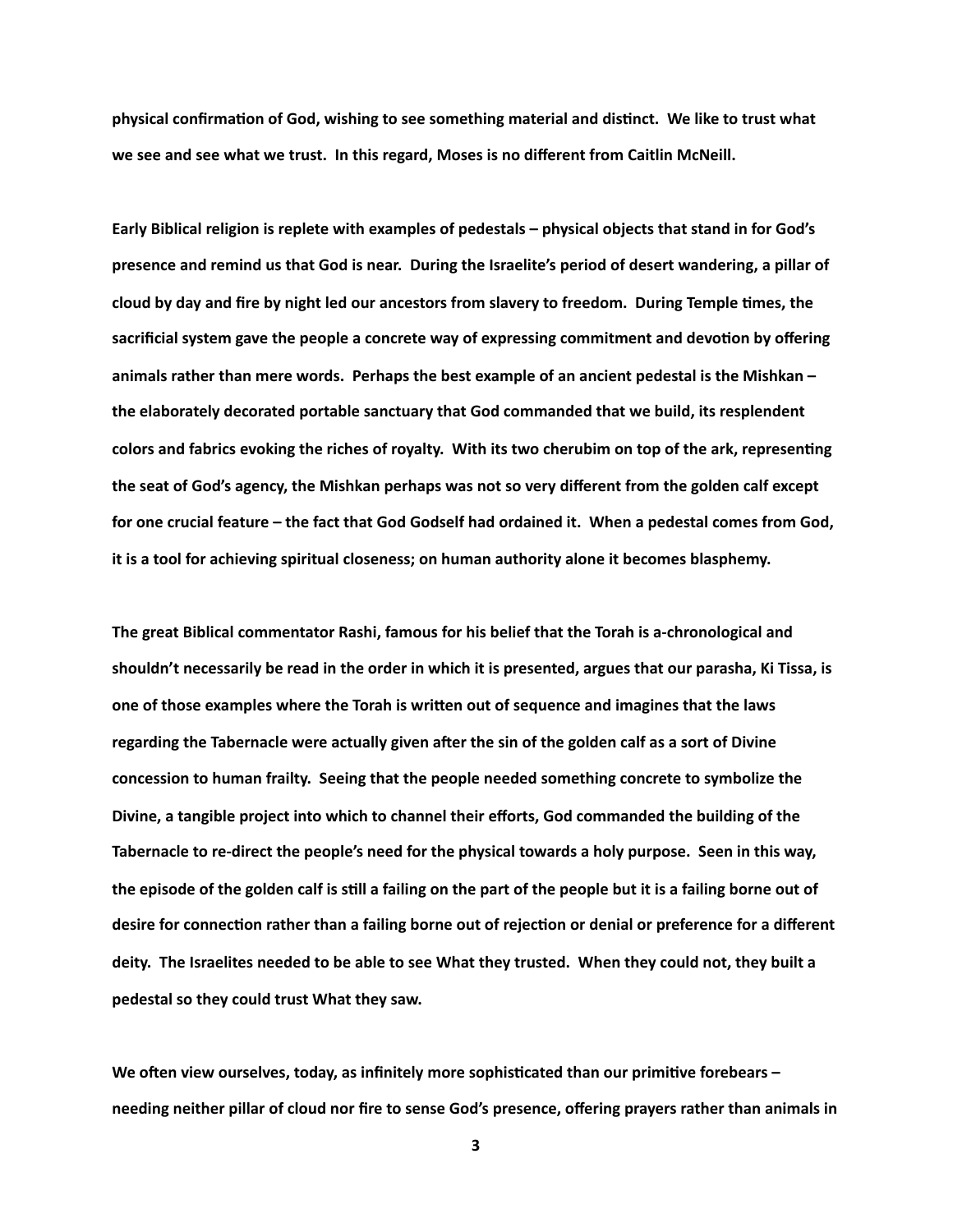**order to connect with the Divine. And yet Caitlin McNeill's dress reminds us that we, too, look to our**  eyes to confirm the reality of the world around us and find it more than a little unnerving when others **don't see things quite the same way we do. While mere entertainment value or curiosity over the**  optical illusion of the photo was, I'm sure, responsible for a good deal of #thedress phenomenon, I believe that part of the viral nature of the meme - and certainly the intensity and often nastiness of the debate over blue and black versus white and gold that it spawned – has to do with this latter point, how threatening it can be to sit in a place where our assumptions are challenged, how very **much we all wish that others would see things in exactly the same way that we do.** 

In one of the more thoughtful pieces I've read about the internet sensation of the dress, blogger Teri Trespicio catalogues four basic reactions that individuals have had to the picture describing them, essentially, as "What's wrong with me?" "What's wrong with you?" "Let's not talk about it!" and "This is fascinating." Trespicio suggests that these same four reactions are generally the way individuals **respond when faced with stress or conflict – we blame the other, we blame ourselves, we try to avoid**  the situation, or – when we're at our best and boldest – we aspire to see the possibility inherent in coming to understand another person's point of view, we see challenges as promoting learning and **growth rather than as offering personal threat or aWack. The ancient Israelites found it too uncomfortable to sit in place – one of distance from their God and anxiety about the future – so they instead built a calf to relieve their feelings of abandonment and distress. Folks on the internet make**  insulting comments about those in the other camp or about being preoccupied with a silly dress in the **first place.** 

**There is another way to react, however, when we feel vulnerable, a way suggested by Moses in our parasha this week. "Hareni na et c'vodecha" – says Moses to God – "Please let me behold Your**  presence." Whether wishing to see physical evidence of the Divine or wanting to understand more **about how God works, Moses did not blame others or blame himself, not retreat or hide when feeling**  distance and tension in his relationship with the Divine. Rather he led with curiosity – help me learn